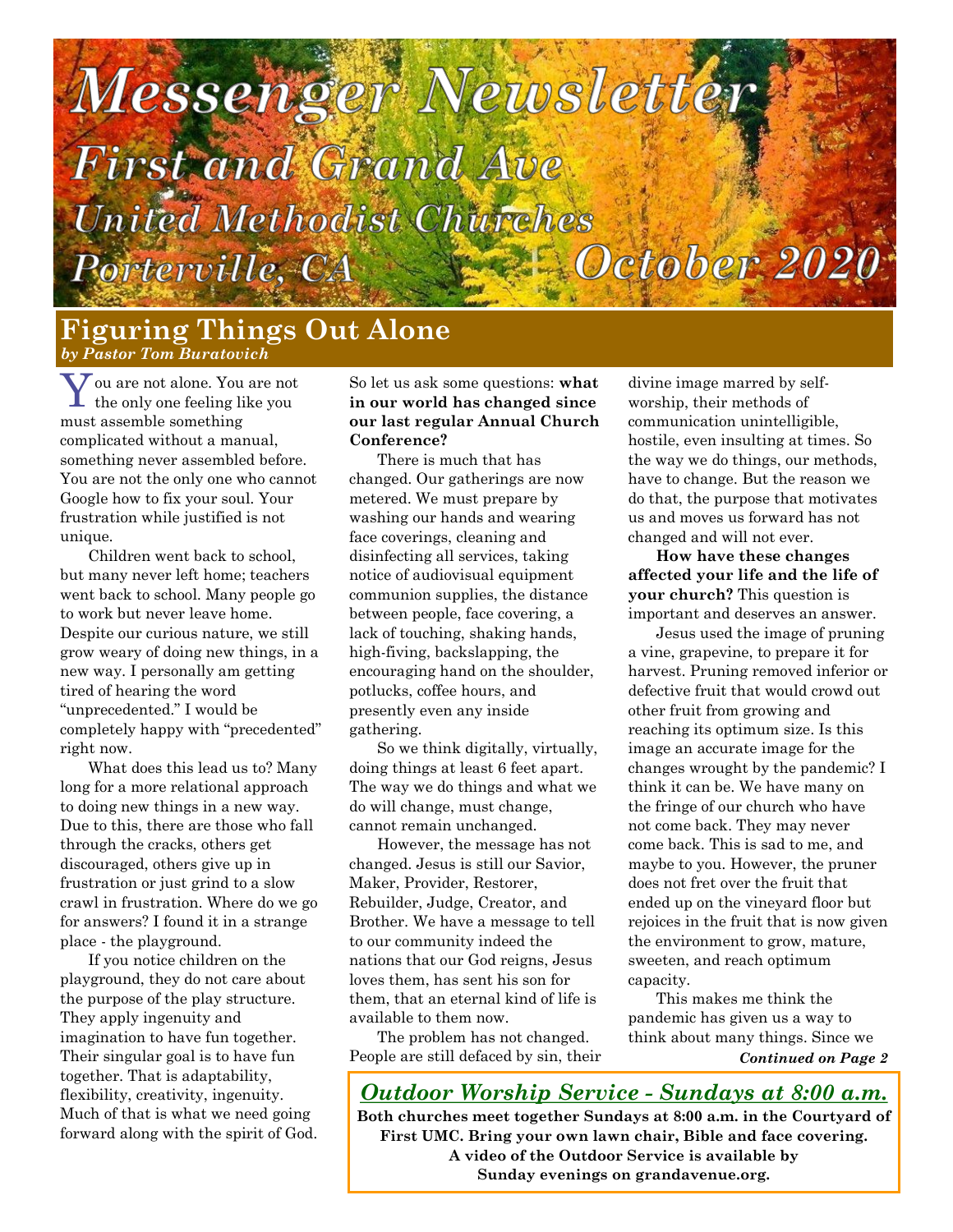# **Youth Ministry**

The youth and I have continued<br>to meet online each week on to meet online each week on Zoom and our gatherings are a lot of fun and rewarding to our faith journeys. We have had many great conversations and have played many fun games that help us bond and keep our relationships strong. Even though our youth are having to do online schooling for hours of the day, they each show up weekly with joy and are eager to see their friends and have youth group. During our conversation, lately I have noticed deeper theological topics being discussed than we have had in the past. Another interesting thing that I have been witnessing while meeting with the youth in an online setting is how they have been more willing to open up and share more in depth about their faith and their spiritual strengths and struggles, even more than when we were meeting in person. This has been a surprise to me, but I have been enjoying their openness and desire to learn more about Jesus. This willingness to be open about our faith is refreshing and has led to many break throughs in the areas that we struggle with in our daily walks with the Lord.

I am constantly striving to find new and different ways for our youth to grow in their faith and strengthen their relationship with Jesus. With all the great conversations the youth and I have been having lately and their willingness to share about their faith, this drove me to search for a new Bible study that will help continue the growth and momentum they are experiencing. I was blessed to find a Bible study called **Canvas: A Portrait of Jesus.**  Since the earliest days of Christianity, people of faith have

been trying to comprehend the nature of Jesus. Many of the

earliest debates and conflicts in church history centered around Jesus being both fully human and fully divine. In this Bible study, our youth will dive into the heart of these foundational conversations to see what the early church had to say about who Jesus was. Throughout this study, the youth will explore the power of the Resurrection, Jesus' role in Creation, and why it is so important that Jesus became human and lived among us.

I am really excited about this new study that will begin on Monday, October 5 on Zoom. I believe that by our youth working together to learn from history, tradition, and the Bible, our youth will uncover a portrait of God that will be an inspirational foundation to their own faith journey. I encourage all junior high and high school age youth to participate in this Bible study. If you are a parent of a youth in this age range and would like your child to take part in the study, please contact me and I will give you all the information needed.

I ask that our church family continue to pray for our youth who are doing their best to be successful in difficult situations with online learning and dealing with the virus and all that entails. Pray for guidance for our youth in their daily walks with the Lord and that they will each be blessed with a foundation of Christ in their hearts and thoughts that will be a strength they can depend on. Blessings to each of you.

> God is Love, Ryan Ridenour

#### **Figuring ...• continued from page 1** *by Pastor Tom Buratovich*

cannot use our buildings does that mean we thought they were too important? Were we spending too much time trying to reach people that would always be content to be on the periphery? Are we now looking into a future of reaching people we have never met in ways we know nothing about? Yes. But, it has always been that way.

When I decided to become a pastor, I had no idea what I was supposed to do. When I decided the church needed to pursue Teach One to Lead One to work with at-risk kids, I had no idea how to work with at risk kids. I was not one growing up. I do not think I know that many, but it was clear to me that God was speaking. When I sought to become trained in Mental Health First Aid, I had one class in seminary that could loosely be classified as mental health

education. I am not a trained clinician, a mental health expert, nor licensed to do so in any way. But God called. God continues to call, call you, and me, into places where we have no idea what to do.

So, if you hear me refer to undefined mission fields that we have no earthly idea how to reach, that is why. Because the best place to receive God's grace is when you are solely dependent on that grace to get you to the next place so that you can in utter dependence of that same grace ask to be taken to the next step, and the next one, and the next.

No, you are not the only one unsure about the future. I think it is probably supposed to be that way. We simply have not lived in a time when we have felt that so unmistakably. May it bother us to the point of change, repentance, and transformation.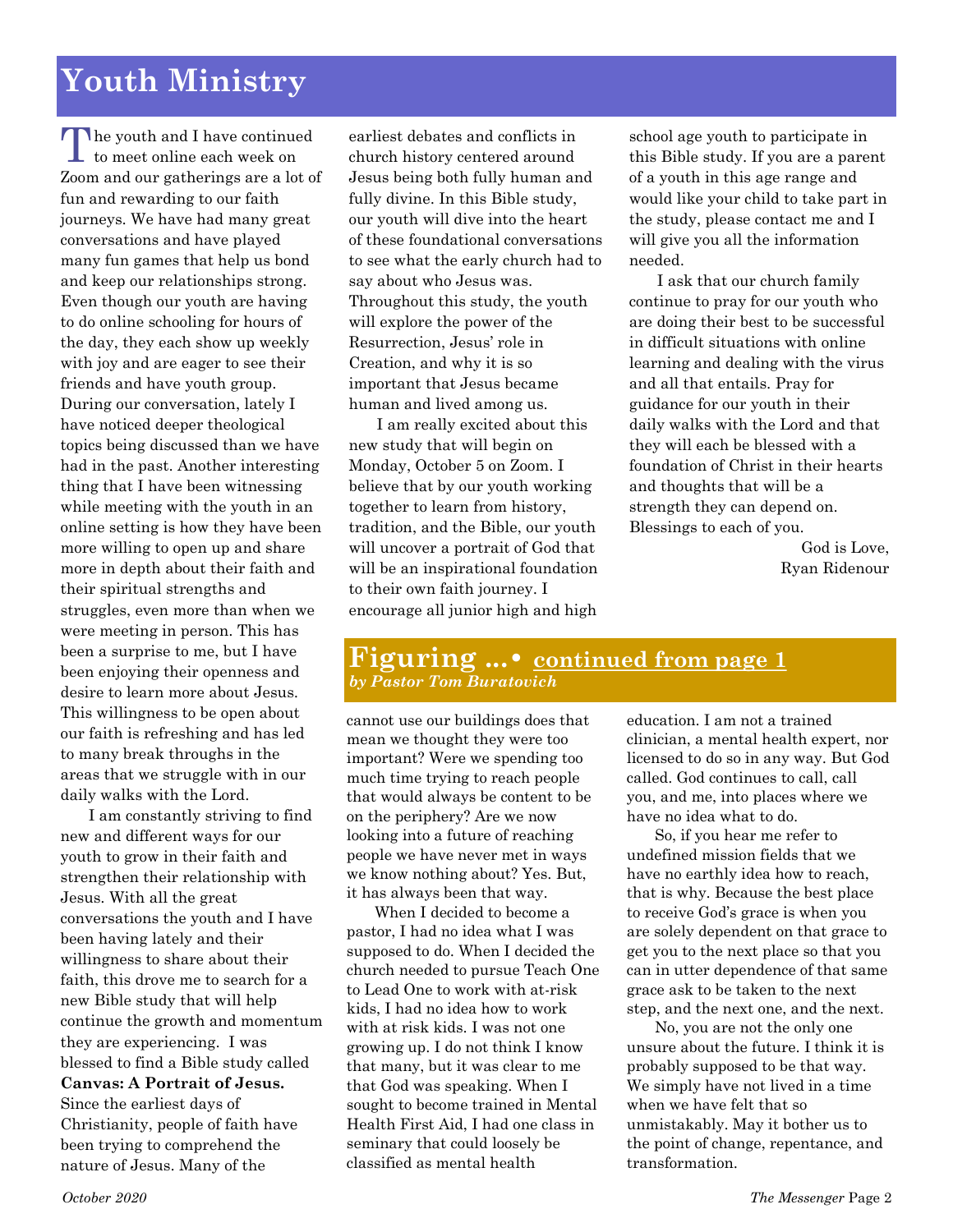# **Getting To The Heart Of It**

This summer, we decided to<br>
grow a wonderful garden. grow a wonderful garden. One of the things that we decided to grow was watermelons. I absolutely love watermelon, as does the rest of my family. The kids were so excited to watch the vines grow larger and see the little flowers bloom and watermelons develop and grow big, until they were ready to be picked. Finally, after waiting for what seemed like forever, the day came. A watermelon was finally ready to be picked. In the house it came. My husband cut it open, with the children waiting in excitement, to see if we had actually grown one that would taste good. I was not with them at the time.

When I came in the house, I saw a watermelon on the counter cut in half, with the heart of the watermelon cut out of both pieces. They ate the heart of the watermelon! The sweetest, the best tasting part of the watermelon. The part right in the center that has no seeds and left the rest of the watermelon. ( When I cut a watermelon, I cut it in slices or in bite sized pieces, so it can be eaten later, easily) But no, they did not do what I do. They ate the best part and left the rest. So depressing. My heart sank. After all that waiting. Why did they just eat the heart? They said, "We ate the heart because if the heart is good, than you know the watermelon is good."

 A very interesting statement. Proverbs 4:23 says *"Above all else, guard your heart, for everything you do flows from it."* 

Guard your heart. I wish I would have guarded the heart of the watermelon.

All joking aside, what does it mean to " guard your heart" ? In this context, "guarding" means to keep or maintain ownership. I believe this Bible verse is telling us

that our hearts are the core of who we are as a person and who we are determines what we do or how we act.

In Biblical times, it was thought that our decisions, feelings, and thought processes came from the heart. The heart was thought to be a "control center" from which all of our decisions were made. So, the heart is the place where you have your will, your attitude and intentions, and is the source of your thoughts, actions and words.

With your heart you choose between good and evil. Your conscience sends out a message of whether something is right or wrong, and your heart is what drives you to choose. The heart that is connected to God is able to choose good every time. But the heart that opens itself to impure influences becomes blind and confused when is comes to being able to tell the difference between good and evil.

We are all born with clean. pure hearts. Our hearts become impure when we willfully sin, again and again. Which can be like being dishonest, envious, holding grudges, or listening or watching impure things. It happens when we don't want to stop doing these types of things, even though we are aware that the act is evil.

Just because we sin, doesn't mean that our hearts are impure though. Our reaction to our sin proves what is in our heart. If you sin and regret it, and are sorrowful and repent, then our hearts are pure and open to God and He





forgives us immediately. But if we shrug the sin off and don't care about it and don't repent, then we are hardening our hearts. Our hearts become impure. Ultimately, if this continues, we close our hearts to God.

Thinking back on that watermelon, the heart has no seeds and is sweet and beautifully pink. Clean and pure. It can be eaten easily. No picking out seeds or spitting them out. So tasty. The seeds in the rest of the watermelon are like sins. Little stumbling blocks on the way through life to make us choose right or wrong. Let's try to keep our hearts as pure as the heart of a watermelon. Fill our lives with good choices. Stay close to our Heavenly Father. After all, He knows what is in our hearts and that is getting to the heart of it.

May God bless you and be with you.

> *Melody Burkhart* Children's Sunday School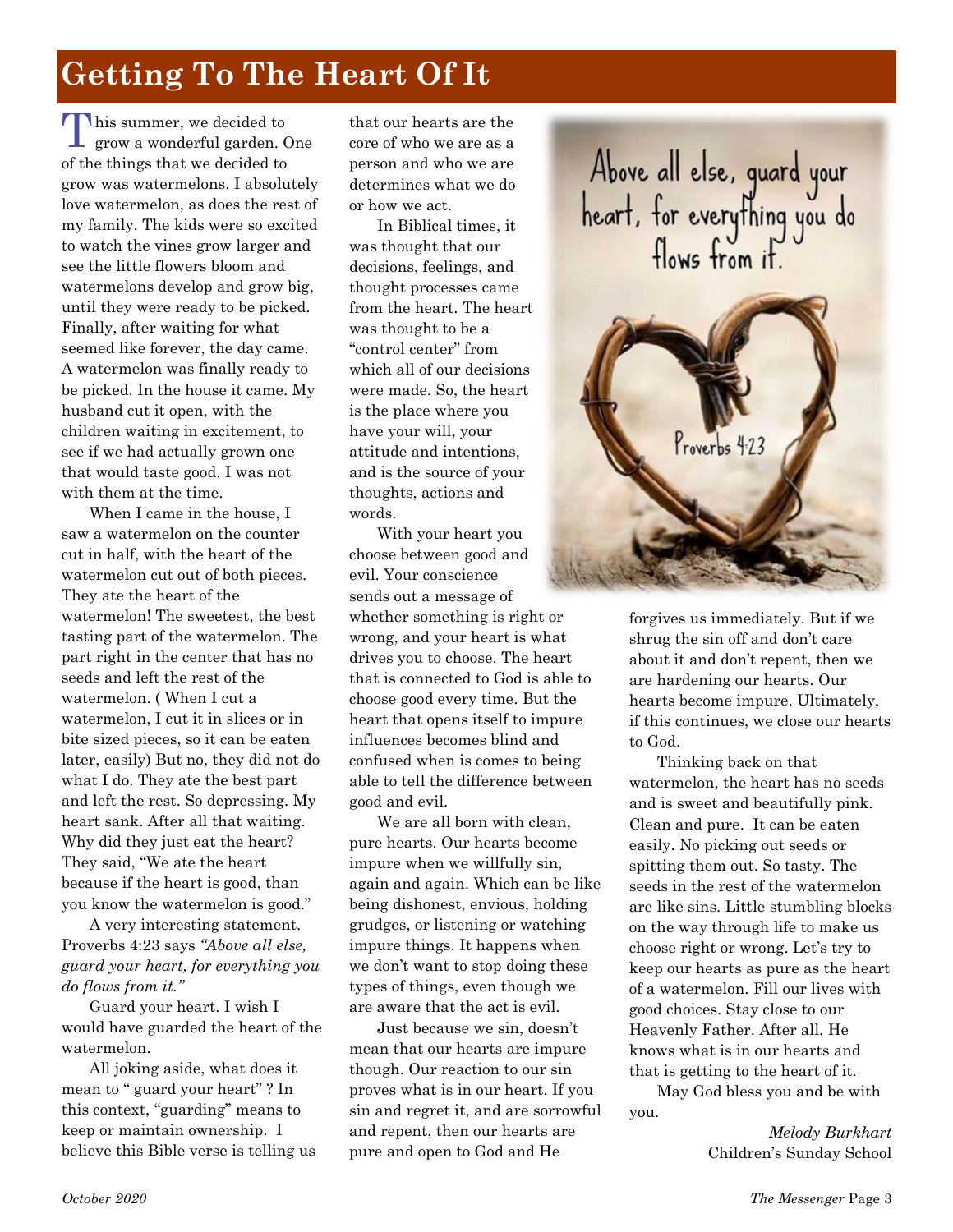# **Inconveniences or Opportunities?**

*By Judy Lowery*

*"Be wise in the way you act toward outsiders; make the most of every opportunity. Let your conversation be always full of grace, seasoned with salt, so that you may know how to answer everyone."* Colossians 4:5-6 NIV

A l and I were signed up to go with our two youngest grandsons on a work day with their church youth group, but ended up having to miss it. A doctor's appointment over the phone resulted in my having to get a test for COVID 19 on the very day of the trip.

As Winnie the Pooh would say, "Oh bother!" I would have much rather gone on the mission trip! Al was kind enough to drive me to the urgent care referred by the doctor and sat with me in the car while I waited to be tested.

It took two hours for a nurse to finally come to our car; but in the meantime, we struck up a conversation with the young man in the vehicle next to ours. He, James, was angry, because he had been the first person to arrive at the urgent care that morning and still hadn't been able to see anyone.

James was just beginning a two -week quarantine because he had been exposed to the virus by his parents. A switch! His boss insisted that he get tested right away, worried that James had exposed the other employees, as well as others.

We had a great conversation with him and made sure that the nurse was notified of his long wait in the parking lot. What started out as an inconvenience turned out to be a blessing and an opportunity to befriend an anxious young man.

Only a few days passed before another "Oh bother!" episode happened, with an unusual online charge made to our credit card. When the "red flag" showed up on

the credit report, it was about an hour before friends would be gathering at our house for a Saturday morning worship service

What to do? Should we just wait to contact a representative about the account or try to do it before the service? The idea of waiting was a little nerve wracking, especially since someone might continue making purchases using the information on our credit card.

I decided to call hoping that that it wouldn't take too long. Once on the phone, I impatiently went through the taped commands twice before connecting with a real person. Whew! The minutes were ticking away.

After explaining the problem to Reiner, a company representative, he put me on hold while looking up our account. I decided not to fret, but rather to pray for him. When Reiner came back on the line a few minutes later, he reassured me that our account was okay. I didn't question him further, just thanked him and was ready to hang up.

But then I told him that we were going to have a "Bible Study" in just a few minutes and asked if there was anything that we could

pray for. Reiner's voice got very soft as he went on to say that he had two sons whom he hadn't been able to see for the last six months due to a breakup with their mom—his "exgirlfriend."

He sounded heart-broken. I told him that we would indeed pray for a resolution to his situation. Before hanging up, I thanked him…and he thanked me!

We joined our hearts together during the service that morning in praying for Reiner, who now seemed more than just a voice on the other end of the line. Rather, this was a person who was hurting and who wanted to share his story. My aggravation was gone, replaced by gratitude for the opportunity the Lord had provided.

Al ended up calling the same company later that morning just to clarify things. A different representative confirmed that our account was okay, explaining that it was from one of the purchases I had previously made. What a relief!

Recently when a tooth began to hurt, I felt the same urge to groan, "Oh bother!" It meant setting up a dental appointment—one that might be costly. Then I remembered James and Reiner, and wondered who the Lord would have me meet next!

Father, help us make the most of every opportunity to reach out to and love others. Please give us words of wisdom and grace… words that will draw them to you. In Jesus' name, Amen.

*For more information, please visit*  [www.goodnewswithjudy.blogspot.com](http://www.goodnewswithjudy.blogspot.com/)



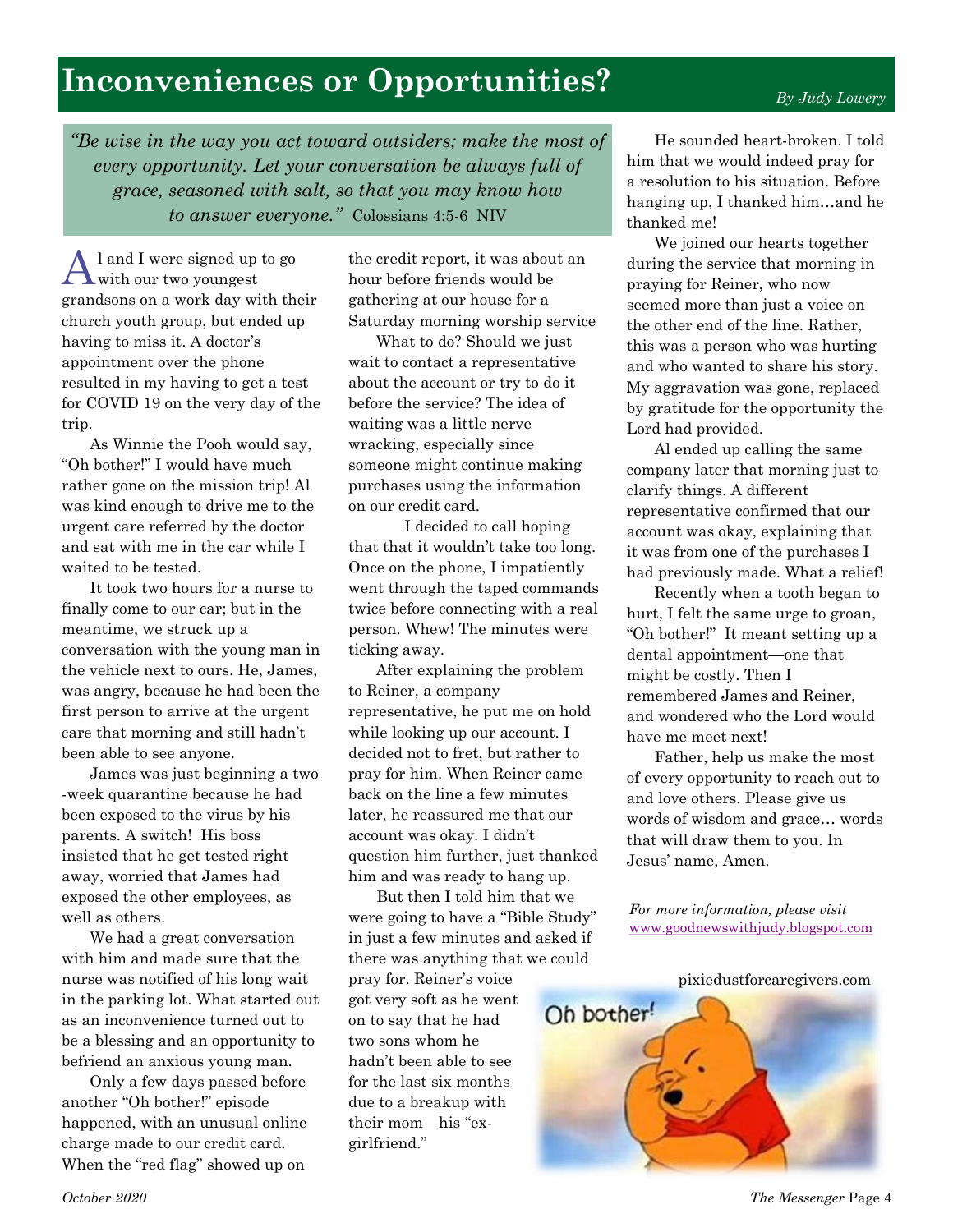

**Thursday, October 1 -** Pray for the congregations of FUMC and GAUMC.

**Friday, October 2 -** Pray and remember Ephesians 2:10 *"For we are God's handiwork, created in Christ Jesus to do good works, which God prepared in advance for us to do."*

**Saturday, October 3 -** Pray for the Clothing Closet that begins at 9:00 a.m. at FUMC.

**Sunday, October 4 -** Pray for the Sunday Outdoor Worship Service that begins at 8:00 a.m. at FUMC. Bring a lawn chair and wear a face covering.

**Monday, October 5** - On this Monday, pray for the many blessings in your life.

**Tuesday, October 6 -** Pray and reflect on Isaiah 43:2 *"When you pass through the waters, I will be with you and when you pass through the rivers, they will not sweep over you. When you walk through the fire, you will not be burned; the flames will not set you ablaze."*

**Wednesday, October 7** - Pray for the youth of our churches.

**Thursday, October 8 -** Pray and reflect on the Bible verse Job 33:4 *"The Spirit of God has made me; the breath of the Almighty gives me life."*

**Friday, October 9** - Pray for Pastor Tom as he completes his sermon for this Sunday's Worship Service.

**Saturday, October 10** - Pray and try to remember this Bible verse *"I keep my eyes always on the Lord. With Him at my right hand, I will not be shaken."*

**Sunday, October 11 -** Pray for the Sunday Outdoor Worship Service beginning at 8am at FUMC. Bring a lawn chair and wear a face covering.

**Monday, October 12** - Pray that we can speak more kind words to one another. Pray and reflect on this Bible verse: Proverbs 16:24 *"Gracious words are a honeycomb, sweet to the soul and healing to the bones."*

**Tuesday, October 13 -** Pray for the GAUMC Finance Committee Meeting today.

**Wednesday, October 14 -** Pray and reflect on Psalm 147:4-5 *"He determines the number of the stars and calls them each by name. Great is our Lord and mighty in power; his understanding has no limit."*

**Thursday, October 15 -** Pray for the GAUMC Trustees Meeting today.

**Friday, October 16 -** Pray for the Praise Team as they prepare for Sunday Worship Outdoor Service.

**Saturday, October 17 -** Pray for the health and mental wellness for our church families.

**Sunday, October 18 -** Pray for Sunday Outdoor Worship Service that begins at 8:00 a.m. at FUMC. Please bring a lawn chair and face covering.

**Monday, October 19 -** Pray as we start another week. Pray to God to help us through any difficult situations we come across through the week.

**Tuesday, October 20 -** Pray for the ladies of Linda Circle.

**Wednesday, October 21 -** Please take a moment to pray today for any of our church family who are experiencing illness or rehabilitation.

**Thursday, October 22 -** Pray for the ongoing Bible study groups.

**Friday, October 23 -** Think of someone at our church and pray for them today.

**Saturday, October 24 -** Pray for our community of Porterville.

**Sunday, October 25 -** Pray for the Sunday Outdoor Sunday Worship Service at FUMC at 8:00 a.m. Please bring a lawn chair and wear a face covering.

**Monday, October 26 -** Pray and reflect on Bible verse Psalm 106:1 *"Praise the Lord. Give thanks to the Lord, for He is good; His love endures forever."*

**Tuesday, October 27 -** Pray and reflect on this Bible verse: *"I have told you these things, so that in me you may have peace. In this world you will have trouble. But take heart! I have overcome the world."*  John 16:33.

**Wednesday, October 28 -** Pray and reflect on Luke 6:27-28 *"But to you who are listening I say: Love your enemies, do good to those who hate you, bless those who curse you, pray for those who mistreat you."*

**Thursday, October 29 -** Pray that we can invite a neighbor, friend or stranger to Sunday Worship Service.

**Friday, October 30 -** Pray for FUMC as they prepare to hold Sunday Outdoor Worship Service.

**Saturday, October 31 -** As we come to the end of the month, let's pray and practice this Bible verse: *"Be kind and compassionate to one another, forgiving each other, just as in Christ God forgave you."*  Ephesians 4:32.